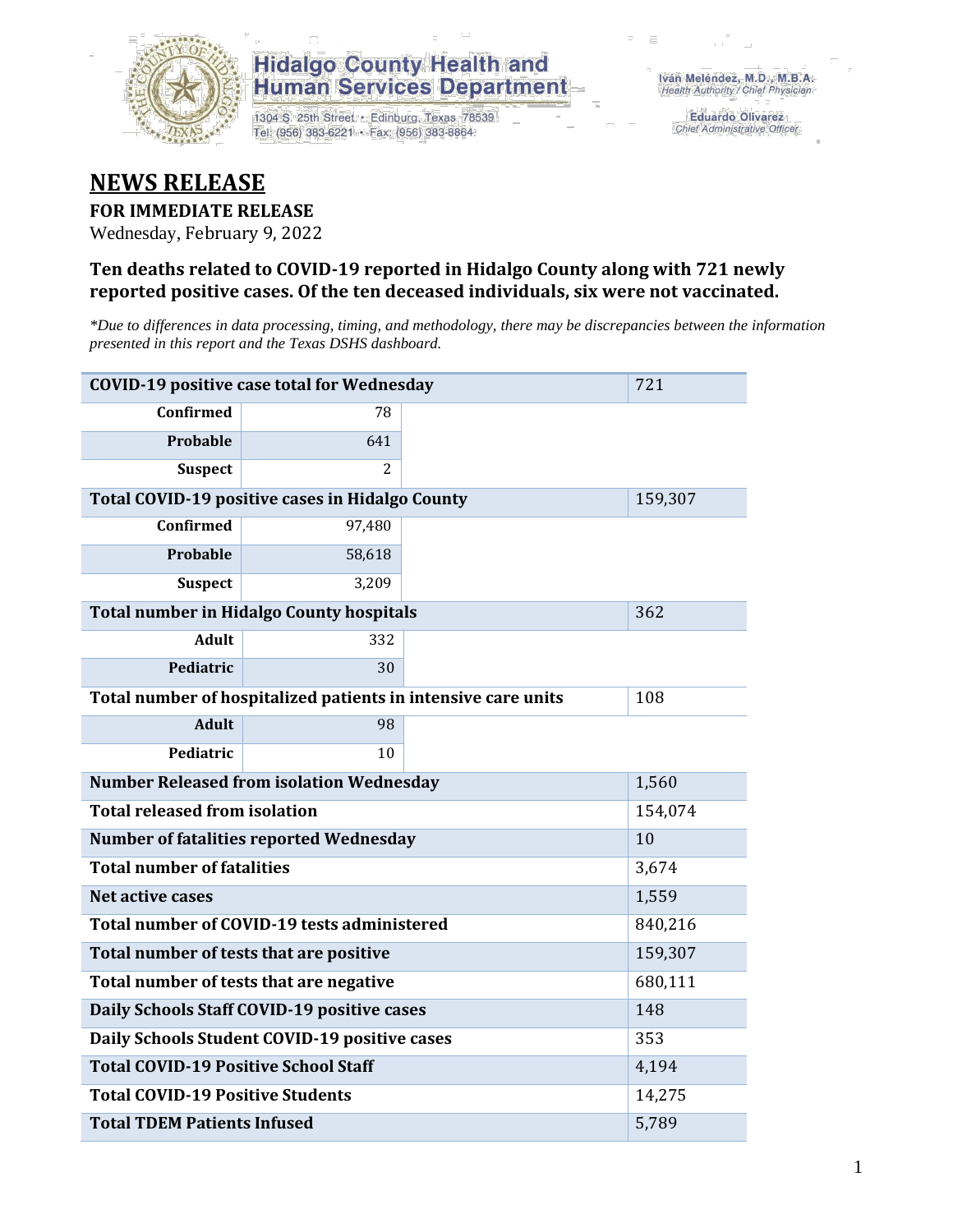

1304 S. 25th Street · Edinburg, Texas 78539 Tel: (956) 383-6221 · Fax: (956) 383-8864

**Eduardo Olivarez** Chief Administrative Officer

*Hidalgo County uses the case status definition provided by the Texas Department of State Health Service's 2020 Epi Case Criteria Guide revised November 2020.*

- *1. Confirmed: A person who has tested positive through a molecular or PCR (oral or nasal swabs) test that looks for the presence of the virus's genetic material.*
- *2. Probable: A person who meets presumptive laboratory evidence through detection of COVID-19 by antigen test in a respiratory specimen.*
- *3. Suspect: A person who meets supported laboratory evidence through detection of specific antibodies in serum, plasma, whole body, and no prior history of being confirmed or probable case.*

*For more information of case status definition for COVID-19, please refer to:*

<https://www.dshs.state.tx.us/IDCU/investigation/epi-case-criteria-guide/2020-Epi-Case-Criteria-Guide.pdf>

| $\frac{1}{2}$    |                        |  |  |  |  |  |  |
|------------------|------------------------|--|--|--|--|--|--|
| <b>Age Range</b> | <b>Number of Cases</b> |  |  |  |  |  |  |
| $0 - 11$         | 153                    |  |  |  |  |  |  |
| 12-19            | 151                    |  |  |  |  |  |  |
| 20s              | 95                     |  |  |  |  |  |  |
| 30s              | 80                     |  |  |  |  |  |  |
| 40s              | 89                     |  |  |  |  |  |  |
| 50s              | 58                     |  |  |  |  |  |  |
| 60s              | 36                     |  |  |  |  |  |  |
| $70+$            | 59                     |  |  |  |  |  |  |
| Total:           | 721                    |  |  |  |  |  |  |

Case Breakdown by Age Group: The deaths include:

|                | <b>Age Range</b> | Gender | City     |
|----------------|------------------|--------|----------|
| 1              | $70+$            | Male   | Donna    |
| $\overline{2}$ | 40s              | Male   | Edinburg |
| 3              | $70+$            | Female | Edinburg |
| 4              | $70+$            | Male   | Hidalgo  |
| 5              | 60s              | Female | McAllen  |
| 6              | $70+$            | Female | McAllen  |
| $\overline{7}$ | 40s              | Female | Mission  |
| 8              | $70+$            | Female | Mission  |
| 9              | $70+$            | Male   | San Juan |
| 10             | 70+              | Male   | San Juan |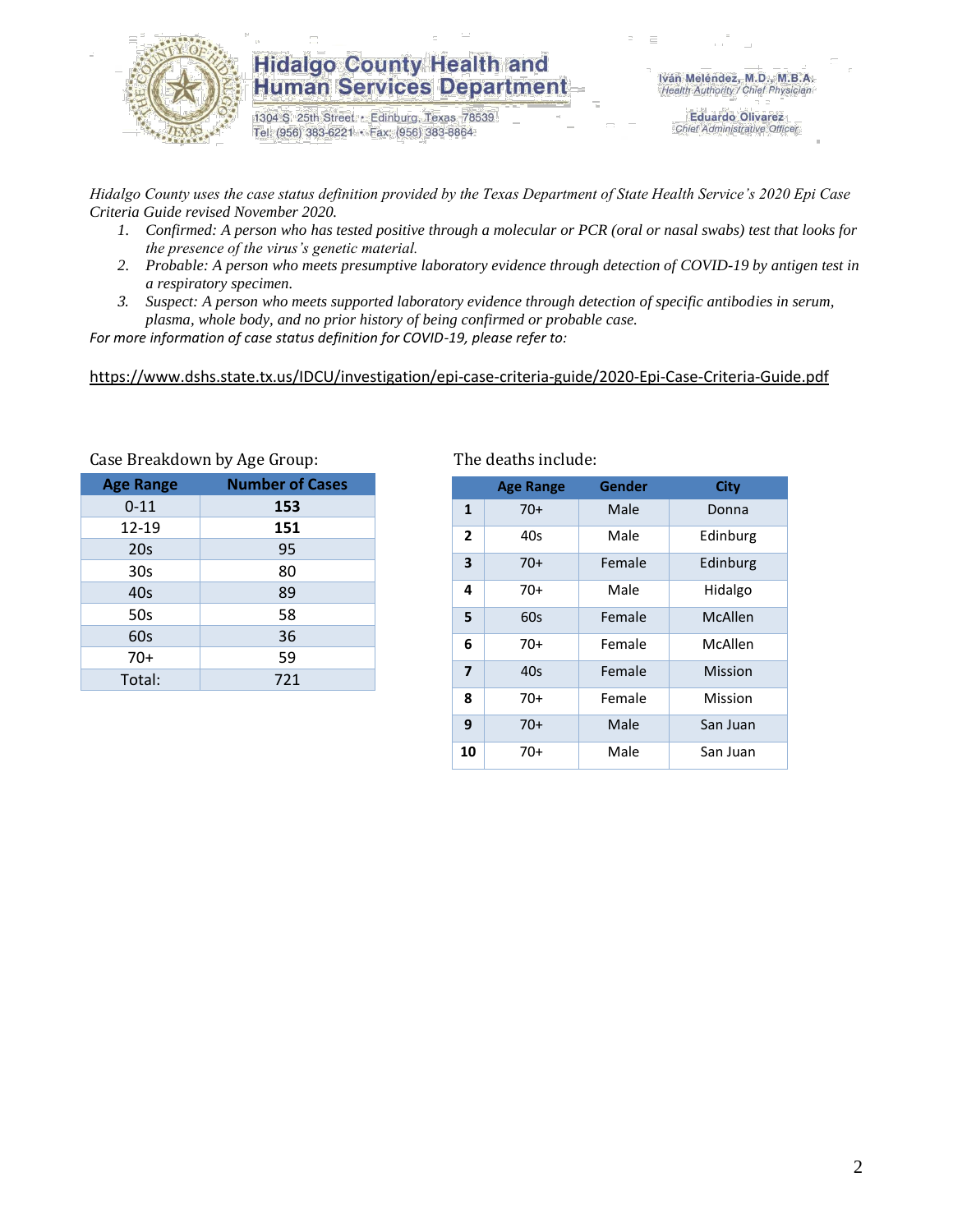

1304 S. 25th Street · Edinburg, Texas 78539<br>Tel: (956) 383-6221 · Fax: (956) 383-8864

Iván Meléndez, M.D., M.B.A.<br>Health Authority / Chief Physician

Eduardo Olivarez<br>Chief Administrative Officer

#### Wednesday, February 9, 2022 positive cases include:

|                | Age<br>Range    | <b>Gender</b> | <b>City</b> |     | Age<br><b>Range</b> | <b>Gender</b> | <b>City</b> |
|----------------|-----------------|---------------|-------------|-----|---------------------|---------------|-------------|
| 1              | $0 - 19$        | M             | Alamo       | 362 | $0 - 19$            | M             | Mission     |
| 2              | $0 - 19$        | F             | Alamo       | 363 | $0 - 19$            | M             | Mission     |
| 3              | $0 - 19$        | F             | Alamo       | 364 | $0 - 19$            | F             | Mission     |
| 4              | $0 - 19$        | F             | Alamo       | 365 | $0 - 19$            | F             | Mission     |
| 5              | $0 - 19$        | F             | Alamo       | 366 | $0 - 19$            | F             | Mission     |
| 6              | $0 - 19$        | M             | Alamo       | 367 | $0 - 19$            | м             | Mission     |
| $\overline{7}$ | $0 - 19$        | M             | Alamo       | 368 | $0 - 19$            | M             | Mission     |
| 8              | $0 - 19$        | M             | Alamo       | 369 | $0 - 19$            | F             | Mission     |
| 9              | 20s             | M             | Alamo       | 370 | $0 - 19$            | M             | Mission     |
| 10             | 20s             | M             | Alamo       | 371 | $0 - 19$            | F             | Mission     |
| 11             | 20s             | F             | Alamo       | 372 | $0 - 19$            | F             | Mission     |
| 12             | 30s             | F             | Alamo       | 373 | $0 - 19$            | M             | Mission     |
| 13             | 30 <sub>s</sub> | F             | Alamo       | 374 | $0 - 19$            | F             | Mission     |
| 14             | 30 <sub>s</sub> | F             | Alamo       | 375 | $0 - 19$            | F             | Mission     |
| 15             | 40s             | M             | Alamo       | 376 | $0 - 19$            | M             | Mission     |
| 16             | 50s             | M             | Alamo       | 377 | $0 - 19$            | F             | Mission     |
| 17             | 50s             | M             | Alamo       | 378 | $0 - 19$            | F             | Mission     |
| 18             | 50s             | M             | Alamo       | 379 | $0 - 19$            | F             | Mission     |
| 19             | 60s             | F             | Alamo       | 380 | $0 - 19$            | F             | Mission     |
| 20             | 60s             | F             | Alamo       | 381 | $0 - 19$            | F             | Mission     |
| 21             | $70+$           | M             | Alamo       | 382 | $0 - 19$            | M             | Mission     |
| 22             | $70+$           | M             | Alamo       | 383 | $0 - 19$            | F             | Mission     |
| 23             | $0 - 19$        | M             | Alton       | 384 | $0 - 19$            | F             | Mission     |
| 24             | $0 - 19$        | M             | Alton       | 385 | $0 - 19$            | M             | Mission     |
| 25             | $0 - 19$        | M             | Alton       | 386 | $0 - 19$            | M             | Mission     |
| 26             | $0 - 19$        | F             | Alton       | 387 | $0 - 19$            | F             | Mission     |
| 27             | $0 - 19$        | M             | Alton       | 388 | $0 - 19$            | M             | Mission     |
| 28             | $0 - 19$        | F             | Alton       | 389 | $0 - 19$            | F             | Mission     |
| 29             | $0 - 19$        | F             | Alton       | 390 | $0 - 19$            | F             | Mission     |
| 30             | $0 - 19$        | F             | Alton       | 391 | $0 - 19$            | F.            | Mission     |
| 31             | $0 - 19$        | F             | Alton       | 392 | $0 - 19$            | M             | Mission     |
| 32             | $0 - 19$        | F             | Alton       | 393 | $0 - 19$            | M             | Mission     |
| 33             | $0 - 19$        | M             | Alton       | 394 | $0 - 19$            | M             | Mission     |
| 34             | $0 - 19$        | M             | Alton       | 395 | $0 - 19$            | F.            | Mission     |
| 35             | 20s             | M             | Alton       | 396 | $0 - 19$            | U             | Mission     |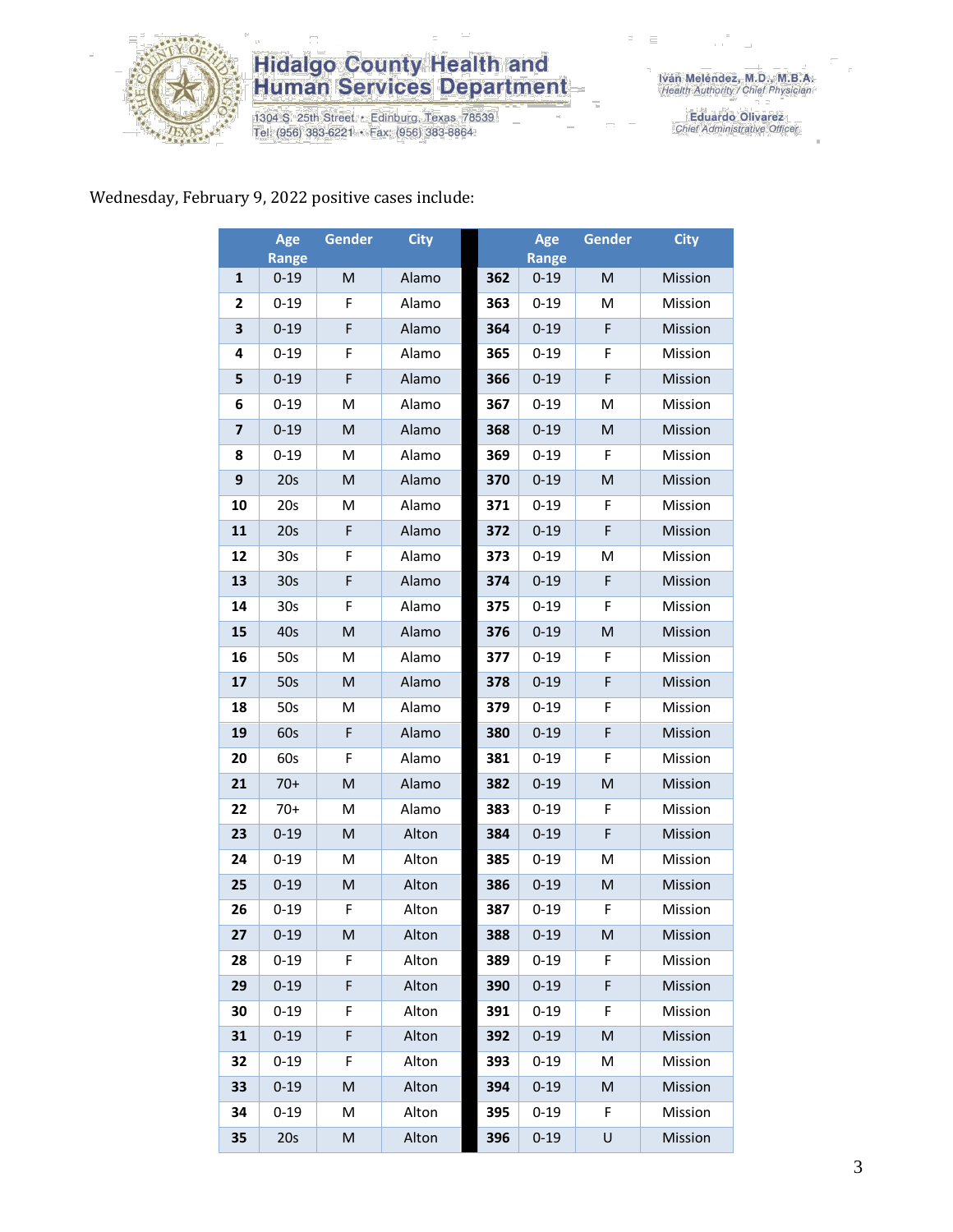

1304 S. 25th Street • Edinburg, Texas 78539<br>Tel: (956) 383-6221 • Fax: (956) 383-8864

| 36 | 30 <sub>s</sub> | M           | Alton | 397 | $0 - 19$        | M | Mission |
|----|-----------------|-------------|-------|-----|-----------------|---|---------|
| 37 | 30 <sub>s</sub> | M           | Alton | 398 | $0 - 19$        | M | Mission |
| 38 | 40s             | F           | Alton | 399 | $0 - 19$        | F | Mission |
| 39 | 40s             | F           | Alton | 400 | 20s             | F | Mission |
| 40 | 40s             | F           | Alton | 401 | 20s             | F | Mission |
| 41 | 50s             | F           | Alton | 402 | 20s             | M | Mission |
| 42 | 50s             | M           | Alton | 403 | 20s             | F | Mission |
| 43 | 60s             | $\mathsf F$ | Alton | 404 | 20s             | F | Mission |
| 44 | 60s             | F           | Alton | 405 | 20s             | F | Mission |
| 45 | $0 - 19$        | F           | Donna | 406 | 20s             | M | Mission |
| 46 | $0 - 19$        | F           | Donna | 407 | 20s             | М | Mission |
| 47 | $0 - 19$        | F           | Donna | 408 | 20s             | F | Mission |
| 48 | $0 - 19$        | F           | Donna | 409 | 20s             | M | Mission |
| 49 | $0 - 19$        | $\mathsf F$ | Donna | 410 | 20s             | F | Mission |
| 50 | $0 - 19$        | F           | Donna | 411 | 20s             | F | Mission |
| 51 | $0 - 19$        | M           | Donna | 412 | 20s             | F | Mission |
| 52 | $0 - 19$        | F           | Donna | 413 | 20s             | F | Mission |
| 53 | $0 - 19$        | F           | Donna | 414 | 20s             | F | Mission |
| 54 | $0 - 19$        | $\mathsf F$ | Donna | 415 | 20s             | F | Mission |
| 55 | $0 - 19$        | M           | Donna | 416 | 20s             | M | Mission |
| 56 | $0 - 19$        | F           | Donna | 417 | 20s             | F | Mission |
| 57 | 20s             | M           | Donna | 418 | 20s             | M | Mission |
| 58 | 20s             | F           | Donna | 419 | 20s             | F | Mission |
| 59 | 20s             | F           | Donna | 420 | 20s             | M | Mission |
| 60 | 20s             | M           | Donna | 421 | 20s             | F | Mission |
| 61 | 30 <sub>s</sub> | $\mathsf F$ | Donna | 422 | 20s             | F | Mission |
| 62 | 30 <sub>s</sub> | M           | Donna | 423 | 20s             | F | Mission |
| 63 | 30 <sub>s</sub> | M           | Donna | 424 | 20s             | F | Mission |
| 64 | 30 <sub>s</sub> | М           | Donna | 425 | 20s             | F | Mission |
| 65 | 40s             | F           | Donna | 426 | 20s             | F | Mission |
| 66 | 40s             | F           | Donna | 427 | 20s             | M | Mission |
| 67 | 40s             | F           | Donna | 428 | 30 <sub>s</sub> | M | Mission |
| 68 | 40s             | M           | Donna | 429 | 30 <sub>s</sub> | M | Mission |
| 69 | 50s             | F           | Donna | 430 | 30 <sub>s</sub> | M | Mission |
| 70 | 50s             | М           | Donna | 431 | 30s             | M | Mission |
| 71 | $70+$           | M           | Donna | 432 | 30 <sub>s</sub> | M | Mission |
| 72 | $70+$           | F           | Donna | 433 | 30 <sub>s</sub> | F | Mission |
| 73 | $70+$           | M           | Donna | 434 | 30 <sub>s</sub> | F | Mission |
| 74 | $70+$           | F           | Donna | 435 | 30 <sub>s</sub> | M | Mission |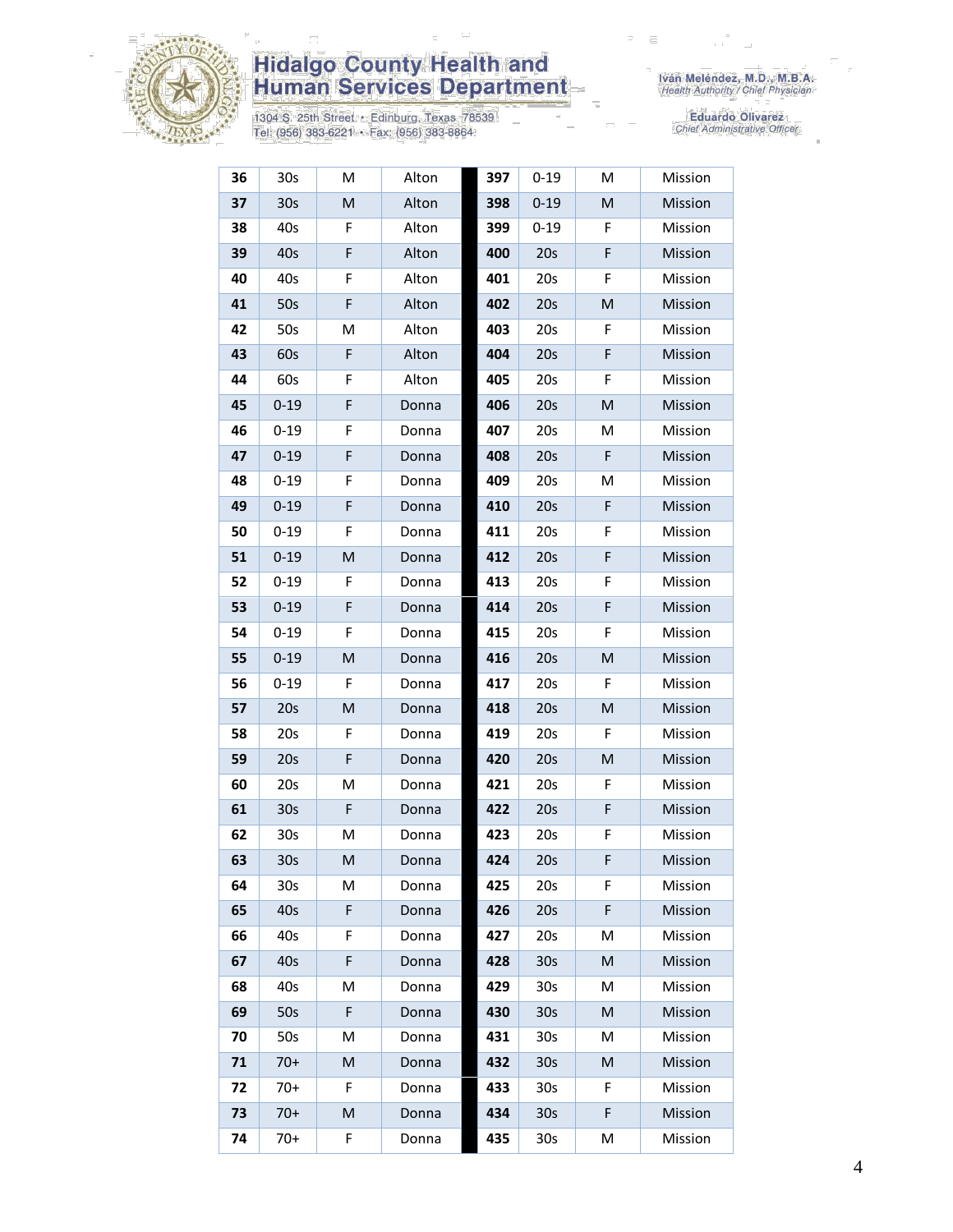

1304 S. 25th Street • Edinburg, Texas 78539<br>Tel: (956) 383-6221 • Fax: (956) 383-8864

Iván Meléndez, M.D., M.B.A.<br>Health Authority / Chief Physician

| 75  | $70+$    | M | Donna    | 436 | 30 <sub>s</sub> | M | Mission |
|-----|----------|---|----------|-----|-----------------|---|---------|
| 76  | $0 - 19$ | M | Edinburg | 437 | 30 <sub>s</sub> | F | Mission |
| 77  | $0 - 19$ | F | Edinburg | 438 | 30 <sub>s</sub> | F | Mission |
| 78  | $0 - 19$ | F | Edinburg | 439 | 30 <sub>s</sub> | M | Mission |
| 79  | $0 - 19$ | F | Edinburg | 440 | 30 <sub>s</sub> | F | Mission |
| 80  | $0 - 19$ | M | Edinburg | 441 | 30 <sub>s</sub> | M | Mission |
| 81  | $0 - 19$ | M | Edinburg | 442 | 30 <sub>s</sub> | F | Mission |
| 82  | $0 - 19$ | F | Edinburg | 443 | 30 <sub>s</sub> | M | Mission |
| 83  | $0 - 19$ | F | Edinburg | 444 | 30 <sub>s</sub> | F | Mission |
| 84  | $0 - 19$ | M | Edinburg | 445 | 30 <sub>s</sub> | F | Mission |
| 85  | $0 - 19$ | F | Edinburg | 446 | 30 <sub>s</sub> | M | Mission |
| 86  | $0 - 19$ | F | Edinburg | 447 | 30 <sub>s</sub> | F | Mission |
| 87  | $0 - 19$ | F | Edinburg | 448 | 30 <sub>s</sub> | M | Mission |
| 88  | $0 - 19$ | F | Edinburg | 449 | 30 <sub>s</sub> | F | Mission |
| 89  | $0 - 19$ | M | Edinburg | 450 | 30 <sub>s</sub> | M | Mission |
| 90  | $0 - 19$ | M | Edinburg | 451 | 40s             | F | Mission |
| 91  | $0 - 19$ | F | Edinburg | 452 | 40s             | M | Mission |
| 92  | $0 - 19$ | M | Edinburg | 453 | 40s             | F | Mission |
| 93  | $0 - 19$ | M | Edinburg | 454 | 40s             | F | Mission |
| 94  | $0 - 19$ | M | Edinburg | 455 | 40s             | M | Mission |
| 95  | $0 - 19$ | F | Edinburg | 456 | 40s             | F | Mission |
| 96  | $0 - 19$ | M | Edinburg | 457 | 40s             | F | Mission |
| 97  | $0 - 19$ | M | Edinburg | 458 | 40s             | F | Mission |
| 98  | $0 - 19$ | M | Edinburg | 459 | 40s             | F | Mission |
| 99  | $0 - 19$ | F | Edinburg | 460 | 40s             | F | Mission |
| 100 | $0 - 19$ | M | Edinburg | 461 | 40s             | F | Mission |
| 101 | $0 - 19$ | M | Edinburg | 462 | 40s             | M | Mission |
| 102 | $0 - 19$ | F | Edinburg | 463 | 40s             | F | Mission |
| 103 | $0 - 19$ | F | Edinburg | 464 | 40s             | F | Mission |
| 104 | $0 - 19$ | F | Edinburg | 465 | 40s             | F | Mission |
| 105 | $0 - 19$ | M | Edinburg | 466 | 40s             | F | Mission |
| 106 | $0 - 19$ | F | Edinburg | 467 | 40s             | F | Mission |
| 107 | $0 - 19$ | M | Edinburg | 468 | 40s             | F | Mission |
| 108 | $0 - 19$ | F | Edinburg | 469 | 40s             | F | Mission |
| 109 | $0 - 19$ | F | Edinburg | 470 | 40s             | M | Mission |
| 110 | $0 - 19$ | М | Edinburg | 471 | 40s             | F | Mission |
| 111 | $0 - 19$ | M | Edinburg | 472 | 40s             | F | Mission |
| 112 | $0 - 19$ | M | Edinburg | 473 | 40s             | F | Mission |
| 113 | $0 - 19$ | F | Edinburg | 474 | 40s             | M | Mission |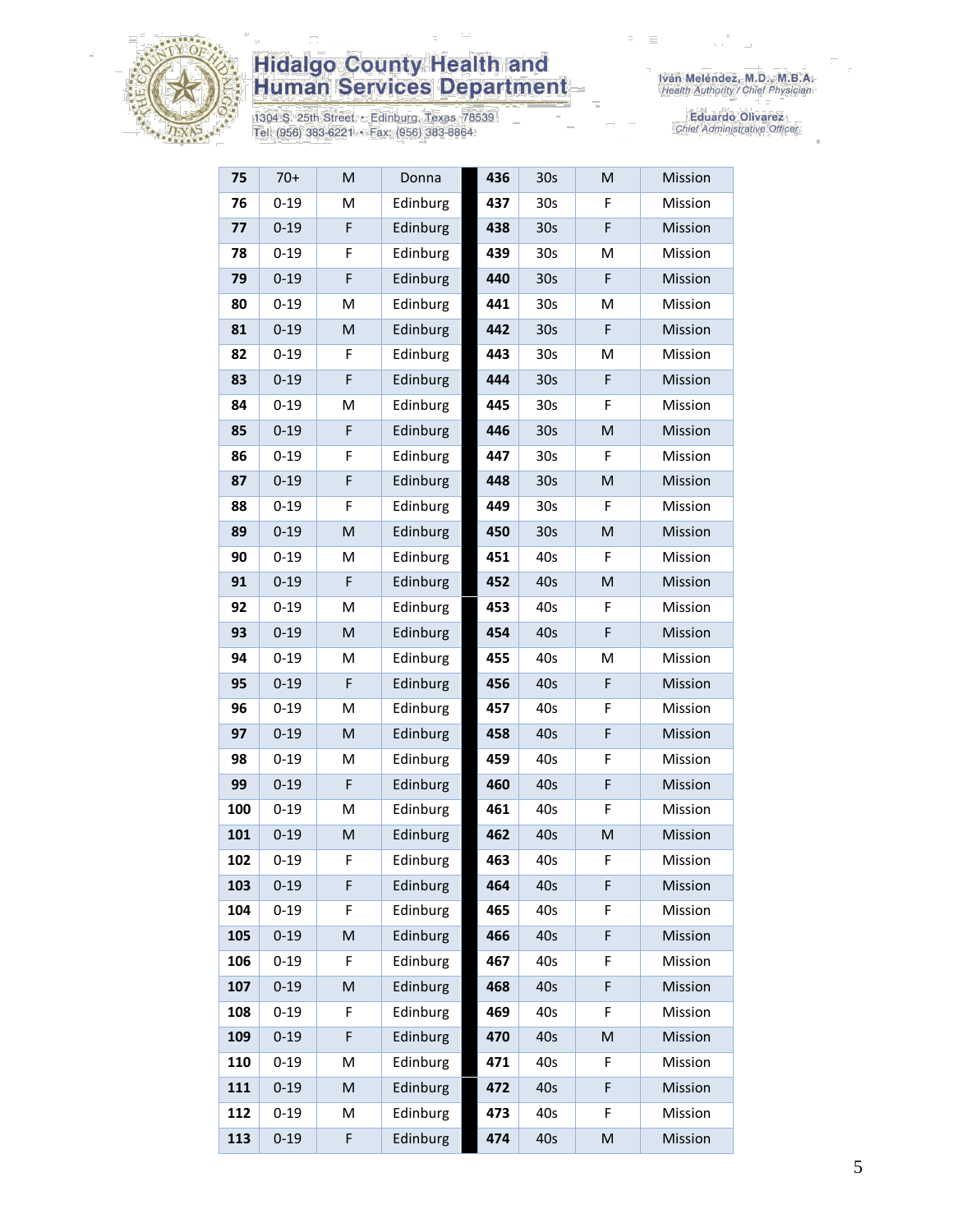

1304 S. 25th Street • Edinburg, Texas 78539<br>Tel: (956) 383-6221 • Fax: (956) 383-8864

| 114 | $0 - 19$ | F                                                                                                          | Edinburg | 475 | 40s   | M | Mission |
|-----|----------|------------------------------------------------------------------------------------------------------------|----------|-----|-------|---|---------|
| 115 | $0 - 19$ | $\mathsf{M}% _{T}=\mathsf{M}_{T}\!\left( a,b\right) ,\ \mathsf{M}_{T}=\mathsf{M}_{T}\!\left( a,b\right) ,$ | Edinburg | 476 | 40s   | F | Mission |
| 116 | $0 - 19$ | M                                                                                                          | Edinburg | 477 | 40s   | F | Mission |
| 117 | $0 - 19$ | $\mathsf{M}% _{T}=\mathsf{M}_{T}\!\left( a,b\right) ,\ \mathsf{M}_{T}=\mathsf{M}_{T}\!\left( a,b\right) ,$ | Edinburg | 478 | 40s   | F | Mission |
| 118 | $0 - 19$ | M                                                                                                          | Edinburg | 479 | 40s   | F | Mission |
| 119 | $0 - 19$ | $\mathsf F$                                                                                                | Edinburg | 480 | 40s   | F | Mission |
| 120 | $0 - 19$ | M                                                                                                          | Edinburg | 481 | 40s   | M | Mission |
| 121 | $0 - 19$ | $\mathsf F$                                                                                                | Edinburg | 482 | 40s   | F | Mission |
| 122 | $0 - 19$ | F                                                                                                          | Edinburg | 483 | 50s   | F | Mission |
| 123 | $0 - 19$ | $\mathsf{M}% _{T}=\mathsf{M}_{T}\!\left( a,b\right) ,\ \mathsf{M}_{T}=\mathsf{M}_{T}\!\left( a,b\right) ,$ | Edinburg | 484 | 50s   | F | Mission |
| 124 | $0 - 19$ | F                                                                                                          | Edinburg | 485 | 50s   | F | Mission |
| 125 | $0 - 19$ | M                                                                                                          | Edinburg | 486 | 50s   | M | Mission |
| 126 | $0 - 19$ | M                                                                                                          | Edinburg | 487 | 50s   | F | Mission |
| 127 | $0 - 19$ | M                                                                                                          | Edinburg | 488 | 50s   | F | Mission |
| 128 | $0 - 19$ | F                                                                                                          | Edinburg | 489 | 50s   | M | Mission |
| 129 | $0 - 19$ | F                                                                                                          | Edinburg | 490 | 50s   | F | Mission |
| 130 | $0 - 19$ | M                                                                                                          | Edinburg | 491 | 50s   | F | Mission |
| 131 | $0 - 19$ | F                                                                                                          | Edinburg | 492 | 50s   | F | Mission |
| 132 | $0 - 19$ | M                                                                                                          | Edinburg | 493 | 50s   | F | Mission |
| 133 | $0 - 19$ | M                                                                                                          | Edinburg | 494 | 50s   | F | Mission |
| 134 | $0 - 19$ | M                                                                                                          | Edinburg | 495 | 50s   | M | Mission |
| 135 | $0 - 19$ | $\mathsf F$                                                                                                | Edinburg | 496 | 50s   | M | Mission |
| 136 | $0 - 19$ | F                                                                                                          | Edinburg | 497 | 60s   | M | Mission |
| 137 | $0 - 19$ | F                                                                                                          | Edinburg | 498 | 60s   | M | Mission |
| 138 | $0 - 19$ | F                                                                                                          | Edinburg | 499 | 60s   | F | Mission |
| 139 | $0 - 19$ | M                                                                                                          | Edinburg | 500 | 60s   | F | Mission |
| 140 | $0 - 19$ | M                                                                                                          | Edinburg | 501 | 60s   | M | Mission |
| 141 | $0 - 19$ | M                                                                                                          | Edinburg | 502 | 60s   | F | Mission |
| 142 | $0 - 19$ | M                                                                                                          | Edinburg | 503 | 60s   | F | Mission |
| 143 | $0 - 19$ | M                                                                                                          | Edinburg | 504 | 60s   | F | Mission |
| 144 | $0 - 19$ | F                                                                                                          | Edinburg | 505 | $70+$ | F | Mission |
| 145 | $0 - 19$ | F                                                                                                          | Edinburg | 506 | $70+$ | M | Mission |
| 146 | $0 - 19$ | M                                                                                                          | Edinburg | 507 | $70+$ | F | Mission |
| 147 | $0 - 19$ | F                                                                                                          | Edinburg | 508 | $70+$ | M | Mission |
| 148 | 20s      | F                                                                                                          | Edinburg | 509 | $70+$ | F | Mission |
| 149 | 20s      | F                                                                                                          | Edinburg | 510 | $70+$ | M | Mission |
| 150 | 20s      | F                                                                                                          | Edinburg | 511 | $70+$ | F | Mission |
| 151 | 20s      | F                                                                                                          | Edinburg | 512 | $70+$ | F | Mission |
| 152 | 20s      | F                                                                                                          | Edinburg | 513 | $70+$ | M | Mission |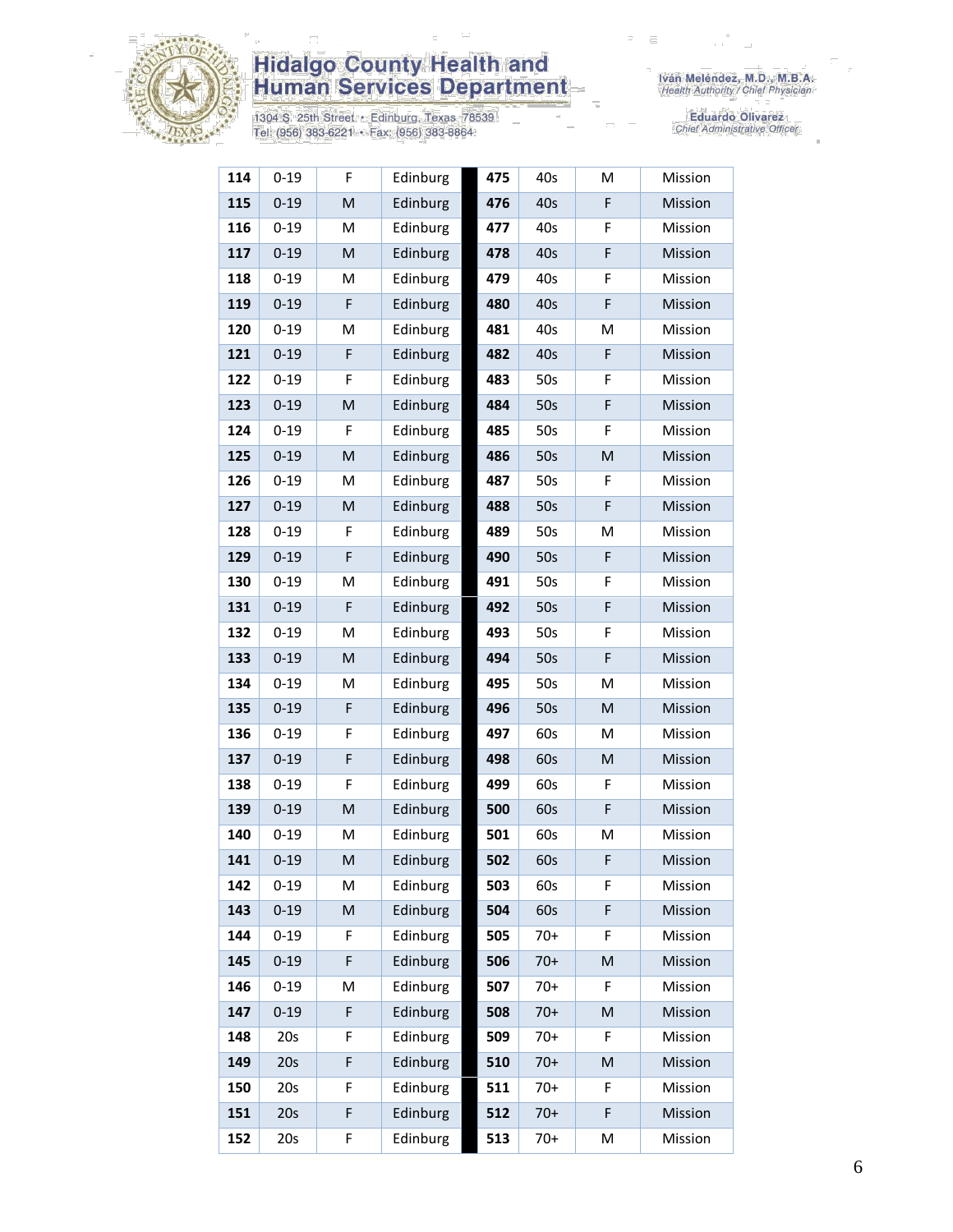

1304 S. 25th Street • Edinburg, Texas 78539<br>Tel: (956) 383-6221 • Fax: (956) 383-8864

Iván Meléndez, M.D., M.B.A.<br>Health Authority / Chief Physician

| 153 | 20s             | M         | Edinburg | 514 | $70+$           | F           | Mission |
|-----|-----------------|-----------|----------|-----|-----------------|-------------|---------|
| 154 | 20s             | F         | Edinburg | 515 | $70+$           | F           | Mission |
| 155 | 20s             | M         | Edinburg | 516 | $70+$           | F           | Mission |
| 156 | 20s             | F         | Edinburg | 517 | $0 - 19$        | F           | Pharr   |
| 157 | 20s             | M         | Edinburg | 518 | $0 - 19$        | M           | Pharr   |
| 158 | 20s             | F         | Edinburg | 519 | $0 - 19$        | M           | Pharr   |
| 159 | 20s             | M         | Edinburg | 520 | $0 - 19$        | M           | Pharr   |
| 160 | 20s             | F         | Edinburg | 521 | $0 - 19$        | F           | Pharr   |
| 161 | 20s             | F         | Edinburg | 522 | $0 - 19$        | M           | Pharr   |
| 162 | 20s             | F         | Edinburg | 523 | $0 - 19$        | F           | Pharr   |
| 163 | 20s             | F         | Edinburg | 524 | $0 - 19$        | F           | Pharr   |
| 164 | 30 <sub>s</sub> | M         | Edinburg | 525 | $0 - 19$        | M           | Pharr   |
| 165 | 30s             | F         | Edinburg | 526 | $0 - 19$        | M           | Pharr   |
| 166 | 30 <sub>s</sub> | F         | Edinburg | 527 | $0 - 19$        | M           | Pharr   |
| 167 | 30 <sub>s</sub> | F         | Edinburg | 528 | $0 - 19$        | M           | Pharr   |
| 168 | 30 <sub>s</sub> | M         | Edinburg | 529 | $0 - 19$        | M           | Pharr   |
| 169 | 30s             | F         | Edinburg | 530 | $0 - 19$        | F           | Pharr   |
| 170 | 30s             | F         | Edinburg | 531 | $0 - 19$        | F           | Pharr   |
| 171 | 30s             | M         | Edinburg | 532 | $0 - 19$        | F           | Pharr   |
| 172 | 30 <sub>s</sub> | M         | Edinburg | 533 | $0 - 19$        | F           | Pharr   |
| 173 | 30s             | M         | Edinburg | 534 | $0 - 19$        | F           | Pharr   |
| 174 | 30s             | F         | Edinburg | 535 | $0 - 19$        | M           | Pharr   |
| 175 | 30s             | ${\sf M}$ | Edinburg | 536 | $0 - 19$        | M           | Pharr   |
| 176 | 30 <sub>s</sub> | M         | Edinburg | 537 | $0 - 19$        | F           | Pharr   |
| 177 | 30s             | F         | Edinburg | 538 | $0 - 19$        | M           | Pharr   |
| 178 | 30 <sub>s</sub> | M         | Edinburg | 539 | $0 - 19$        | М           | Pharr   |
| 179 | 30 <sub>s</sub> | F         | Edinburg | 540 | $0 - 19$        | M           | Pharr   |
| 180 | 30s             | F         | Edinburg | 541 | $0 - 19$        | M           | Pharr   |
| 181 | 30 <sub>s</sub> | F         | Edinburg | 542 | $0 - 19$        | M           | Pharr   |
| 182 | 40s             | F         | Edinburg | 543 | $0 - 19$        | М           | Pharr   |
| 183 | 40s             | M         | Edinburg | 544 | 20s             | F           | Pharr   |
| 184 | 40s             | F         | Edinburg | 545 | 20s             | F           | Pharr   |
| 185 | 40s             | M         | Edinburg | 546 | 20s             | M           | Pharr   |
| 186 | 40s             | F         | Edinburg | 547 | 20s             | M           | Pharr   |
| 187 | 40s             | F         | Edinburg | 548 | 20s             | $\mathsf F$ | Pharr   |
| 188 | 40s             | М         | Edinburg | 549 | 20s             | F           | Pharr   |
| 189 | 40s             | F         | Edinburg | 550 | 20s             | M           | Pharr   |
| 190 | 40s             | F         | Edinburg | 551 | 30 <sub>s</sub> | F           | Pharr   |
| 191 | 40s             | M         | Edinburg | 552 | 30s             | F           | Pharr   |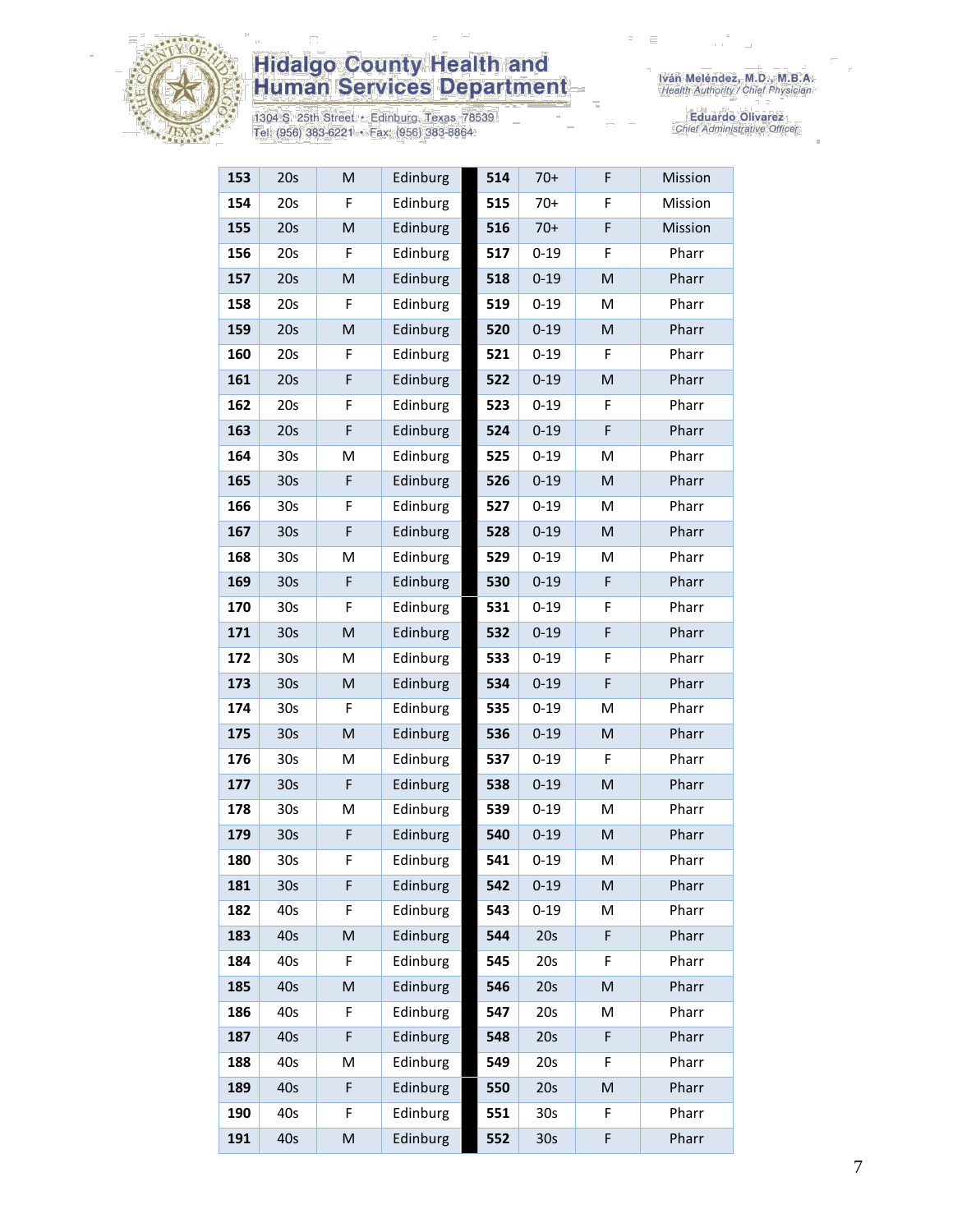

1304 S. 25th Street • Edinburg, Texas 78539<br>Tel: (956) 383-6221 • Fax: (956) 383-8864

Iván Meléndez, M.D., M.B.A.<br>Health Authority / Chief Physician

| 192 | 40s      | F         | Edinburg | 553 | 30 <sub>s</sub> | F           | Pharr    |
|-----|----------|-----------|----------|-----|-----------------|-------------|----------|
| 193 | 40s      | F         | Edinburg | 554 | 30s             | $\mathsf F$ | Pharr    |
| 194 | 40s      | F         | Edinburg | 555 | 30s             | $\mathsf F$ | Pharr    |
| 195 | 40s      | F         | Edinburg | 556 | 30 <sub>s</sub> | F           | Pharr    |
| 196 | 50s      | M         | Edinburg | 557 | 30 <sub>s</sub> | F           | Pharr    |
| 197 | 50s      | F         | Edinburg | 558 | 30 <sub>s</sub> | $\mathsf F$ | Pharr    |
| 198 | 50s      | M         | Edinburg | 559 | 30s             | F           | Pharr    |
| 199 | 50s      | F         | Edinburg | 560 | 40s             | M           | Pharr    |
| 200 | 50s      | F         | Edinburg | 561 | 40s             | F           | Pharr    |
| 201 | 50s      | F         | Edinburg | 562 | 40s             | F           | Pharr    |
| 202 | 50s      | F         | Edinburg | 563 | 40s             | F           | Pharr    |
| 203 | 50s      | M         | Edinburg | 564 | 40s             | $\mathsf F$ | Pharr    |
| 204 | 50s      | F         | Edinburg | 565 | 40s             | F           | Pharr    |
| 205 | 50s      | F         | Edinburg | 566 | 40s             | $\mathsf F$ | Pharr    |
| 206 | 50s      | F         | Edinburg | 567 | 50s             | F           | Pharr    |
| 207 | 50s      | F         | Edinburg | 568 | 50s             | $\mathsf F$ | Pharr    |
| 208 | 50s      | F         | Edinburg | 569 | 50s             | F           | Pharr    |
| 209 | 60s      | F         | Edinburg | 570 | 50s             | $\mathsf F$ | Pharr    |
| 210 | 60s      | M         | Edinburg | 571 | 50s             | F           | Pharr    |
| 211 | 60s      | F         | Edinburg | 572 | 50s             | M           | Pharr    |
| 212 | 60s      | M         | Edinburg | 573 | 60s             | F           | Pharr    |
| 213 | 60s      | ${\sf M}$ | Edinburg | 574 | 60s             | M           | Pharr    |
| 214 | $70+$    | M         | Edinburg | 575 | 60s             | $\mathsf F$ | Pharr    |
| 215 | $70+$    | M         | Edinburg | 576 | 60s             | $\mathsf F$ | Pharr    |
| 216 | $70+$    | F         | Edinburg | 577 | 60s             | М           | Pharr    |
| 217 | $70+$    | M         | Edinburg | 578 | $70+$           | $\mathsf F$ | Pharr    |
| 218 | $70+$    | M         | Edinburg | 579 | $70+$           | Μ           | Pharr    |
| 219 | $70+$    | F         | Edinburg | 580 | $70+$           | F           | Pharr    |
| 220 | $70+$    | M         | Edinburg | 581 | $0 - 19$        | F           | San Juan |
| 221 | $70+$    | F         | Edinburg | 582 | $0 - 19$        | F           | San Juan |
| 222 | $70+$    | Μ         | Edinburg | 583 | $0 - 19$        | М           | San Juan |
| 223 | $70+$    | M         | Edinburg | 584 | $0 - 19$        | F           | San Juan |
| 224 | $70+$    | M         | Edinburg | 585 | $0 - 19$        | М           | San Juan |
| 225 | $70+$    | M         | Edinburg | 586 | $0 - 19$        | F           | San Juan |
| 226 | $70+$    | M         | Edinburg | 587 | $0 - 19$        | F           | San Juan |
| 227 | $70+$    | M         | Edinburg | 588 | $0 - 19$        | F           | San Juan |
| 228 | $0 - 19$ | F         | Hidalgo  | 589 | $0 - 19$        | Μ           | San Juan |
| 229 | $0 - 19$ | F         | Hidalgo  | 590 | $0 - 19$        | F           | San Juan |
| 230 | $0 - 19$ | М         | Hidalgo  | 591 | $0 - 19$        | F           | San Juan |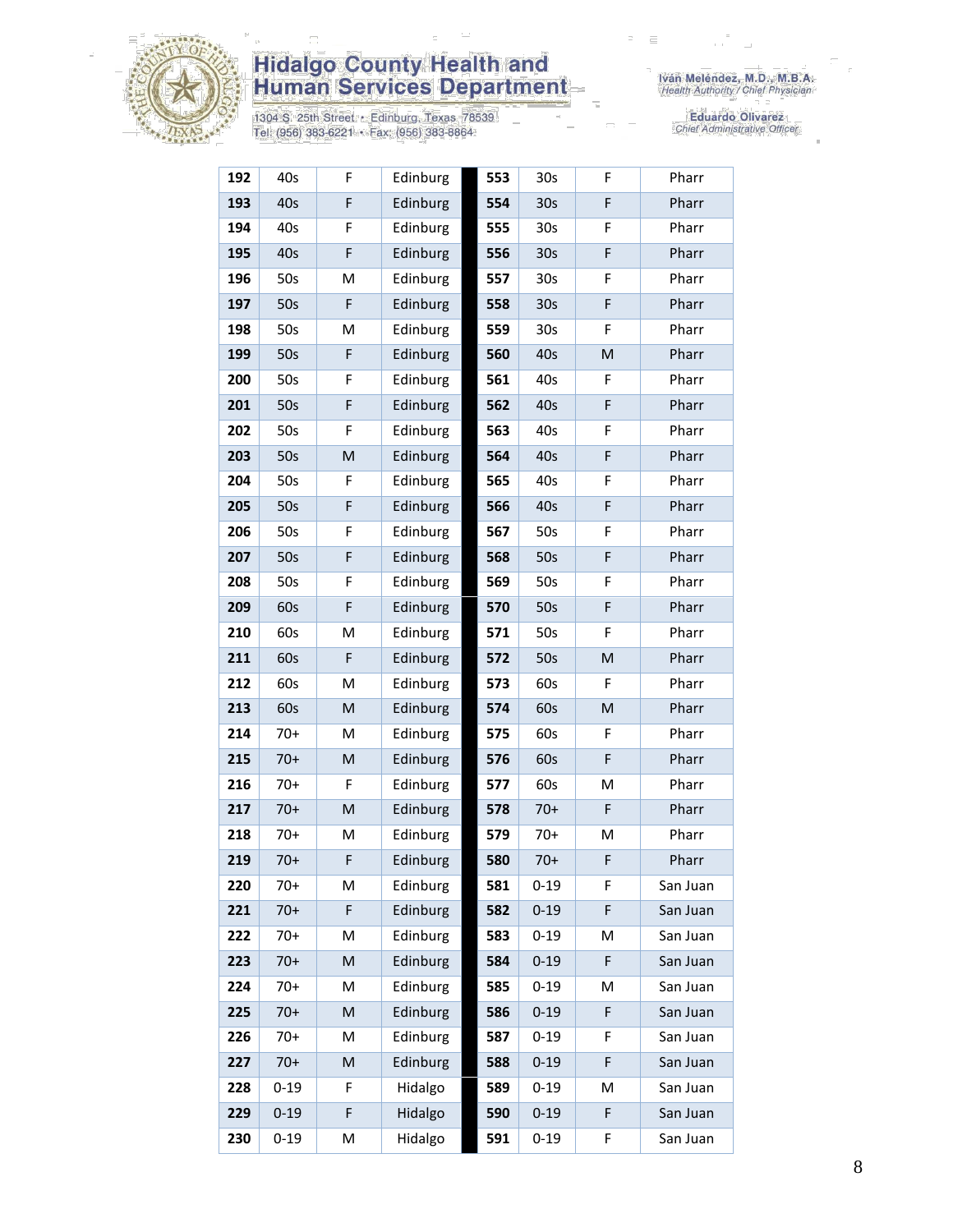

1304 S. 25th Street • Edinburg, Texas 78539<br>Tel: (956) 383-6221 • Fax: (956) 383-8864

Iván Meléndez, M.D., M.B.A.<br>Health Authority / Chief Physician

| 231 | 20s      | F | Hidalgo | 592 | $0 - 19$        | F           | San Juan    |
|-----|----------|---|---------|-----|-----------------|-------------|-------------|
| 232 | 20s      | F | Hidalgo | 593 | 20s             | M           | San Juan    |
| 233 | 40s      | M | Hidalgo | 594 | 20s             | F           | San Juan    |
| 234 | 40s      | F | Hidalgo | 595 | 20s             | F           | San Juan    |
| 235 | $70+$    | M | Hidalgo | 596 | 20s             | M           | San Juan    |
| 236 | $0 - 19$ | F | McAllen | 597 | 30s             | M           | San Juan    |
| 237 | $0 - 19$ | M | McAllen | 598 | 30 <sub>s</sub> | F           | San Juan    |
| 238 | $0 - 19$ | M | McAllen | 599 | 40s             | M           | San Juan    |
| 239 | $0 - 19$ | M | McAllen | 600 | 40s             | F           | San Juan    |
| 240 | $0 - 19$ | М | McAllen | 601 | 40s             | F           | San Juan    |
| 241 | $0 - 19$ | F | McAllen | 602 | 50s             | M           | San Juan    |
| 242 | $0 - 19$ | M | McAllen | 603 | $70+$           | F           | San Juan    |
| 243 | $0 - 19$ | M | McAllen | 604 | $70+$           | F           | San Juan    |
| 244 | $0 - 19$ | M | McAllen | 605 | $70+$           | M           | San Juan    |
| 245 | $0 - 19$ | F | McAllen | 606 | $0 - 19$        | F           | Undisclosed |
| 246 | $0 - 19$ | M | McAllen | 607 | $0 - 19$        | M           | Undisclosed |
| 247 | $0 - 19$ | M | McAllen | 608 | $0 - 19$        | M           | Undisclosed |
| 248 | $0 - 19$ | F | McAllen | 609 | $0 - 19$        | F           | Undisclosed |
| 249 | $0 - 19$ | F | McAllen | 610 | $0 - 19$        | M           | Undisclosed |
| 250 | $0 - 19$ | F | McAllen | 611 | $0 - 19$        | F           | Undisclosed |
| 251 | $0 - 19$ | F | McAllen | 612 | $0 - 19$        | M           | Undisclosed |
| 252 | $0 - 19$ | F | McAllen | 613 | $0 - 19$        | M           | Undisclosed |
| 253 | $0 - 19$ | M | McAllen | 614 | $0 - 19$        | M           | Undisclosed |
| 254 | $0 - 19$ | M | McAllen | 615 | $0 - 19$        | F           | Undisclosed |
| 255 | $0 - 19$ | F | McAllen | 616 | $0 - 19$        | F           | Undisclosed |
| 256 | $0 - 19$ | M | McAllen | 617 | $0 - 19$        | M           | Undisclosed |
| 257 | $0 - 19$ | M | McAllen | 618 | $0 - 19$        | M           | Undisclosed |
| 258 | $0 - 19$ | F | McAllen | 619 | $0 - 19$        | F           | Undisclosed |
| 259 | $0 - 19$ | M | McAllen | 620 | $0 - 19$        | M           | Undisclosed |
| 260 | $0 - 19$ | M | McAllen | 621 | $0 - 19$        | F           | Undisclosed |
| 261 | 20s      | M | McAllen | 622 | $0 - 19$        | M           | Undisclosed |
| 262 | 20s      | M | McAllen | 623 | $0 - 19$        | M           | Undisclosed |
| 263 | 20s      | M | McAllen | 624 | $0 - 19$        | $\mathsf F$ | Undisclosed |
| 264 | 20s      | F | McAllen | 625 | $0 - 19$        | M           | Undisclosed |
| 265 | 20s      | M | McAllen | 626 | $0 - 19$        | M           | Undisclosed |
| 266 | 20s      | F | McAllen | 627 | $0 - 19$        | F           | Undisclosed |
| 267 | 20s      | F | McAllen | 628 | $0 - 19$        | M           | Undisclosed |
| 268 | 20s      | F | McAllen | 629 | $0 - 19$        | F           | Undisclosed |
| 269 | 20s      | F | McAllen | 630 | $0 - 19$        | M           | Undisclosed |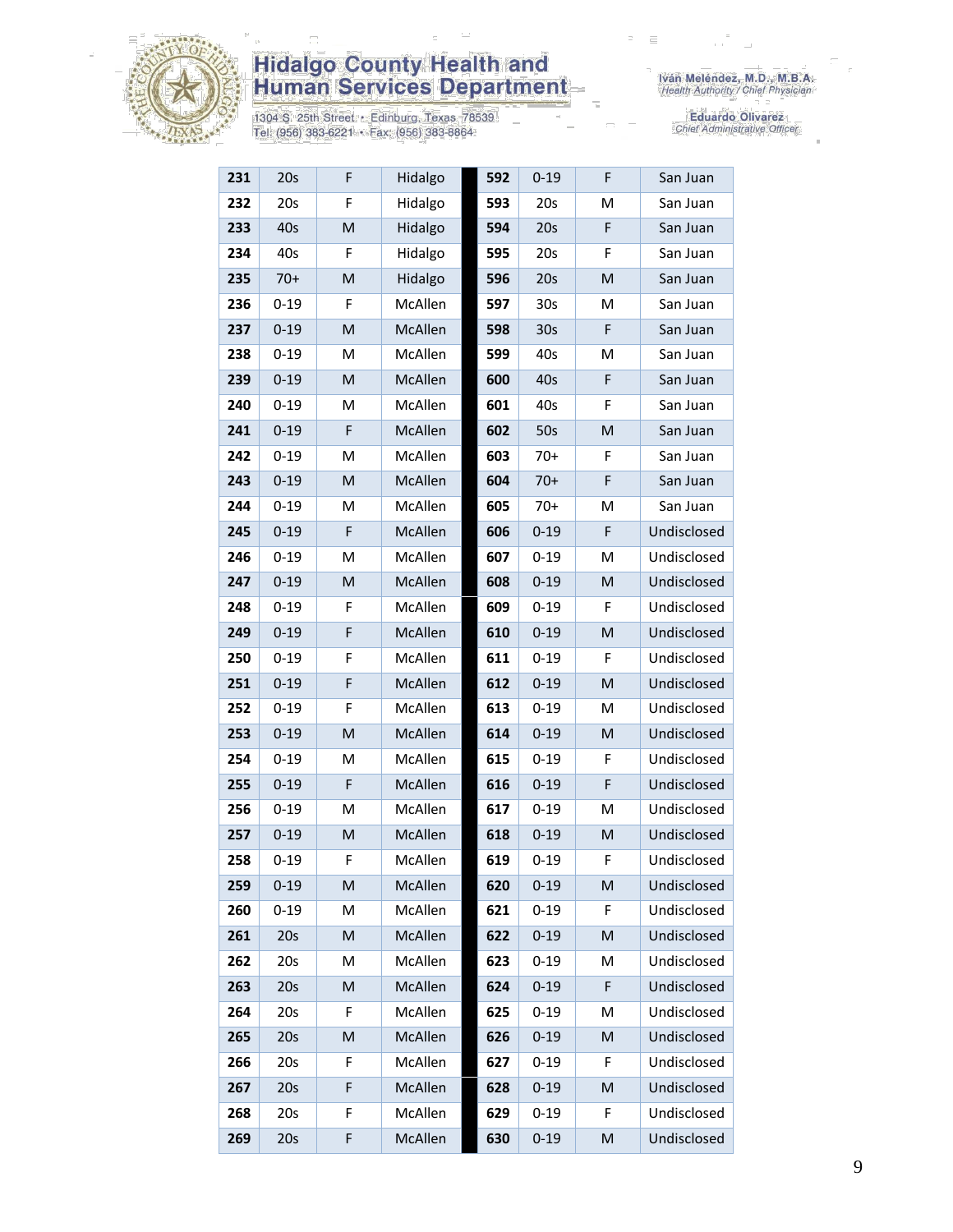

1304 S. 25th Street • Edinburg, Texas 78539<br>Tel: (956) 383-6221 • Fax: (956) 383-8864

Iván Meléndez, M.D., M.B.A.<br>Health Authority / Chief Physician

| 270 | 30s             | M                                                                                                          | McAllen        | 631 | $0 - 19$        | M           | Undisclosed |
|-----|-----------------|------------------------------------------------------------------------------------------------------------|----------------|-----|-----------------|-------------|-------------|
| 271 | 30 <sub>s</sub> | F                                                                                                          | McAllen        | 632 | $0 - 19$        | F           | Undisclosed |
| 272 | 30 <sub>s</sub> | M                                                                                                          | McAllen        | 633 | $0 - 19$        | M           | Undisclosed |
| 273 | 30 <sub>s</sub> | F                                                                                                          | McAllen        | 634 | $0 - 19$        | F           | Undisclosed |
| 274 | 30 <sub>s</sub> | F                                                                                                          | McAllen        | 635 | $0 - 19$        | M           | Undisclosed |
| 275 | 30 <sub>s</sub> | F                                                                                                          | McAllen        | 636 | $0 - 19$        | M           | Undisclosed |
| 276 | 30s             | M                                                                                                          | McAllen        | 637 | $0 - 19$        | M           | Undisclosed |
| 277 | 40s             | M                                                                                                          | McAllen        | 638 | $0 - 19$        | F           | Undisclosed |
| 278 | 40s             | F                                                                                                          | McAllen        | 639 | $0 - 19$        | M           | Undisclosed |
| 279 | 40s             | F                                                                                                          | McAllen        | 640 | $0 - 19$        | F           | Undisclosed |
| 280 | 40s             | F                                                                                                          | McAllen        | 641 | $0 - 19$        | F           | Undisclosed |
| 281 | 40s             | F                                                                                                          | McAllen        | 642 | $0 - 19$        | F           | Undisclosed |
| 282 | 40s             | F                                                                                                          | McAllen        | 643 | $0 - 19$        | M           | Undisclosed |
| 283 | 40s             | F                                                                                                          | McAllen        | 644 | $0 - 19$        | M           | Undisclosed |
| 284 | 40s             | F                                                                                                          | McAllen        | 645 | $0 - 19$        | М           | Undisclosed |
| 285 | 40s             | F                                                                                                          | McAllen        | 646 | $0 - 19$        | M           | Undisclosed |
| 286 | 40s             | F                                                                                                          | McAllen        | 647 | $0 - 19$        | M           | Undisclosed |
| 287 | 40s             | M                                                                                                          | McAllen        | 648 | $0 - 19$        | M           | Undisclosed |
| 288 | 40s             | F                                                                                                          | McAllen        | 649 | 20s             | M           | Undisclosed |
| 289 | 50s             | F                                                                                                          | McAllen        | 650 | 20s             | M           | Undisclosed |
| 290 | 50s             | M                                                                                                          | McAllen        | 651 | 20s             | М           | Undisclosed |
| 291 | 50s             | F                                                                                                          | McAllen        | 652 | 20s             | $\mathsf F$ | Undisclosed |
| 292 | 50s             | M                                                                                                          | McAllen        | 653 | 20s             | F           | Undisclosed |
| 293 | 50s             | F                                                                                                          | McAllen        | 654 | 20s             | M           | Undisclosed |
| 294 | 50s             | F                                                                                                          | McAllen        | 655 | 20s             | F           | Undisclosed |
| 295 | 50s             | F                                                                                                          | McAllen        | 656 | 20s             | F           | Undisclosed |
| 296 | 60s             | F                                                                                                          | McAllen        | 657 | 20s             | F           | Undisclosed |
| 297 | 60s             | F                                                                                                          | <b>McAllen</b> | 658 | 20s             | M           | Undisclosed |
| 298 | 60s             | M                                                                                                          | McAllen        | 659 | 20s             | М           | Undisclosed |
| 299 | 60s             | F                                                                                                          | McAllen        | 660 | 20s             | F           | Undisclosed |
| 300 | 60s             | M                                                                                                          | McAllen        | 661 | 20s             | F           | Undisclosed |
| 301 | 60s             | M                                                                                                          | McAllen        | 662 | 20s             | $\mathsf F$ | Undisclosed |
| 302 | $70+$           | F                                                                                                          | McAllen        | 663 | 20s             | M           | Undisclosed |
| 303 | $70+$           | F                                                                                                          | McAllen        | 664 | 30 <sub>s</sub> | M           | Undisclosed |
| 304 | $70+$           | F                                                                                                          | McAllen        | 665 | 30 <sub>s</sub> | М           | Undisclosed |
| 305 | $70+$           | $\mathsf{M}% _{T}=\mathsf{M}_{T}\!\left( a,b\right) ,\ \mathsf{M}_{T}=\mathsf{M}_{T}\!\left( a,b\right) ,$ | McAllen        | 666 | 30 <sub>s</sub> | F           | Undisclosed |
| 306 | $70+$           | M                                                                                                          | McAllen        | 667 | 30s             | F           | Undisclosed |
| 307 | $70+$           | M                                                                                                          | McAllen        | 668 | 30 <sub>s</sub> | M           | Undisclosed |
| 308 | $70+$           | F                                                                                                          | McAllen        | 669 | 30 <sub>s</sub> | F           | Undisclosed |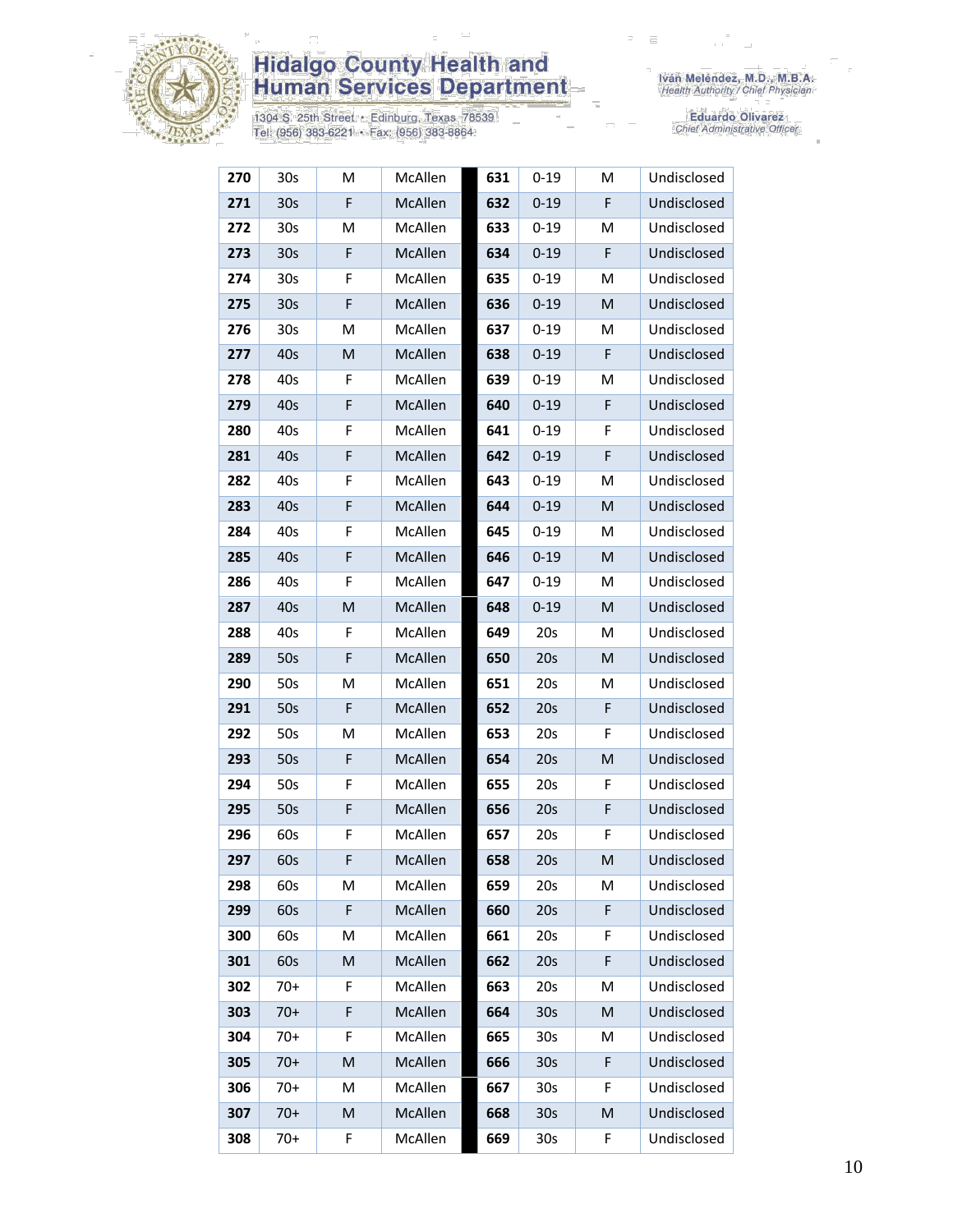

1304 S. 25th Street • Edinburg, Texas 78539<br>Tel: (956) 383-6221 • Fax: (956) 383-8864

| 309 | $70+$    | F | McAllen        | 670 | 30 <sub>s</sub> | F | Undisclosed |
|-----|----------|---|----------------|-----|-----------------|---|-------------|
| 310 | $70+$    | F | McAllen        | 671 | 40s             | F | Undisclosed |
| 311 | $70+$    | M | <b>McAllen</b> | 672 | 40s             | F | Undisclosed |
| 312 | $70+$    | М | McAllen        | 673 | 40s             | M | Undisclosed |
| 313 | $0 - 19$ | M | Mercedes       | 674 | 50s             | F | Undisclosed |
| 314 | $0 - 19$ | M | Mercedes       | 675 | 50s             | F | Undisclosed |
| 315 | $0 - 19$ | F | Mercedes       | 676 | 50s             | M | Undisclosed |
| 316 | $0 - 19$ | F | Mercedes       | 677 | 60s             | F | Undisclosed |
| 317 | $0 - 19$ | F | Mercedes       | 678 | 60s             | M | Undisclosed |
| 318 | $0 - 19$ | F | Mercedes       | 679 | 60s             | F | Undisclosed |
| 319 | 20s      | M | Mercedes       | 680 | 60s             | M | Undisclosed |
| 320 | 40s      | F | Mercedes       | 681 | 60s             | F | Undisclosed |
| 321 | 40s      | F | Mercedes       | 682 | 60s             | M | Undisclosed |
| 322 | 40s      | M | Mercedes       | 683 | $70+$           | F | Undisclosed |
| 323 | 40s      | F | Mercedes       | 684 | $70+$           | F | Undisclosed |
| 324 | 60s      | F | Mercedes       | 685 | $70+$           | F | Undisclosed |
| 325 | $70+$    | M | Mercedes       | 686 | $70+$           | F | Undisclosed |
| 326 | $0 - 19$ | M | Mission        | 687 | $0 - 19$        | M | Weslaco     |
| 327 | $0 - 19$ | F | Mission        | 688 | $0 - 19$        | M | Weslaco     |
| 328 | $0 - 19$ | M | Mission        | 689 | $0 - 19$        | M | Weslaco     |
| 329 | $0 - 19$ | M | Mission        | 690 | $0 - 19$        | M | Weslaco     |
| 330 | $0 - 19$ | M | Mission        | 691 | $0 - 19$        | Μ | Weslaco     |
| 331 | $0 - 19$ | F | Mission        | 692 | $0 - 19$        | M | Weslaco     |
| 332 | $0 - 19$ | М | Mission        | 693 | $0 - 19$        | M | Weslaco     |
| 333 | $0 - 19$ | M | Mission        | 694 | $0 - 19$        | M | Weslaco     |
| 334 | $0 - 19$ | M | Mission        | 695 | $0 - 19$        | M | Weslaco     |
| 335 | $0 - 19$ | M | Mission        | 696 | $0 - 19$        | F | Weslaco     |
| 336 | $0 - 19$ | F | Mission        | 697 | 20s             | F | Weslaco     |
| 337 | $0 - 19$ | M | Mission        | 698 | 20s             | M | Weslaco     |
| 338 | $0 - 19$ | F | Mission        | 699 | 20s             | M | Weslaco     |
| 339 | $0 - 19$ | F | Mission        | 700 | 20s             | F | Weslaco     |
| 340 | $0 - 19$ | F | Mission        | 701 | 20s             | M | Weslaco     |
| 341 | $0 - 19$ | F | Mission        | 702 | 30 <sub>s</sub> | F | Weslaco     |
| 342 | $0 - 19$ | Μ | Mission        | 703 | 30s             | F | Weslaco     |
| 343 | $0 - 19$ | M | Mission        | 704 | 30 <sub>s</sub> | F | Weslaco     |
| 344 | $0 - 19$ | F | Mission        | 705 | 30 <sub>s</sub> | M | Weslaco     |
| 345 | $0 - 19$ | F | Mission        | 706 | 30 <sub>s</sub> | F | Weslaco     |
| 346 | $0 - 19$ | F | Mission        | 707 | 40s             | M | Weslaco     |
| 347 | $0 - 19$ | F | Mission        | 708 | 40s             | F | Weslaco     |